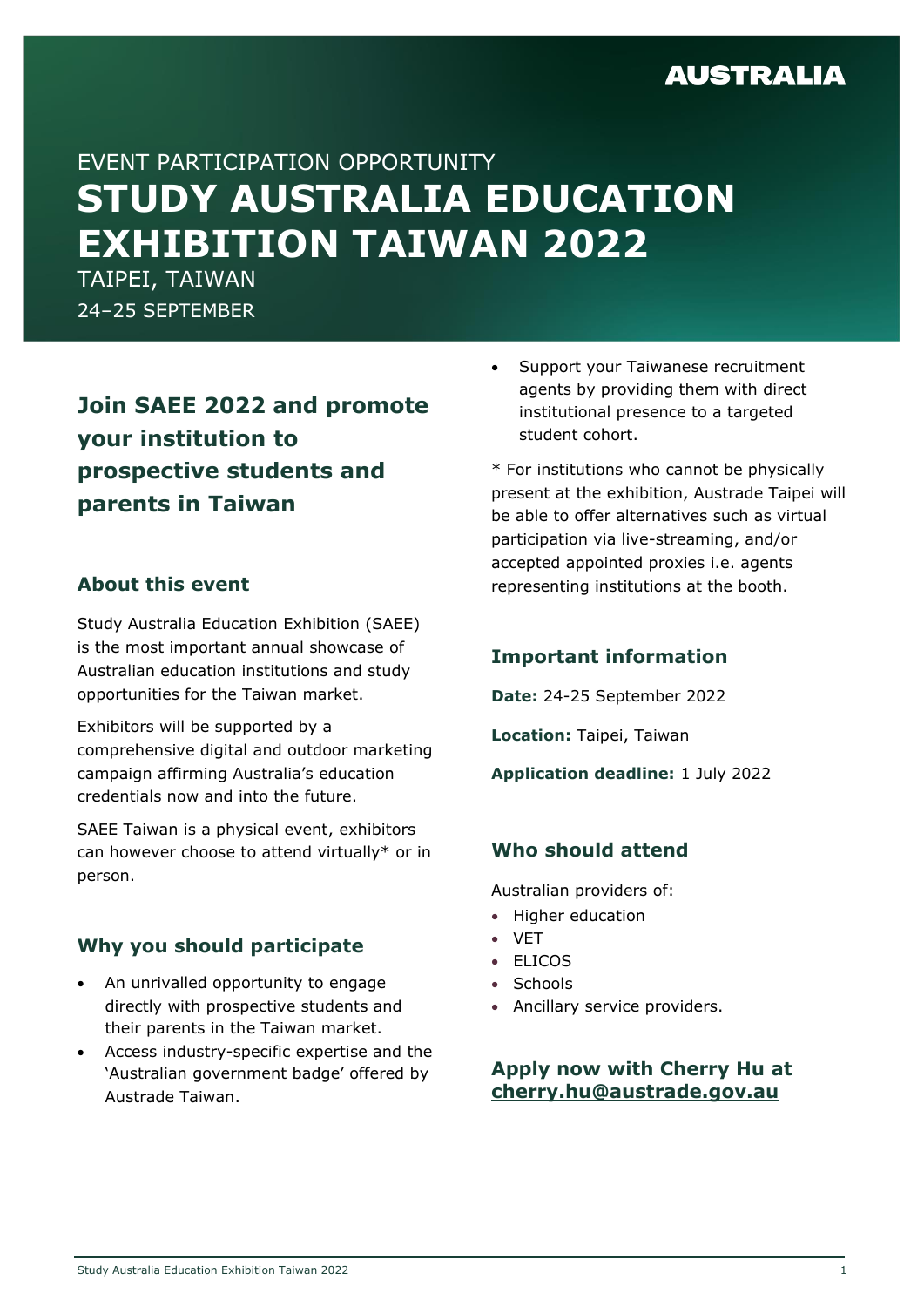#### **Market insights**

- Australia has strong education credentials in the Taiwan market and is the second most popular international study destination for Taiwanese students (behind only the United States). Even during the COVID-19 pandemic, Australia still managed to hold on to its position in 2020 and 2021.
- The number of Taiwanese students going to Australia has increased significantly since the Australian border reopened – particularly for the higher education sector. The number of student commencements grew by 261% in January and February 2022 compared to the same period in 2021.
- Taiwan's Ministry of Education provides financial incentives for Taiwanese universities to grow their international collaboration, including dual-degree and one-year study abroad programs.
- Taiwan's 2030 Bilingual Policy to improve the people's overall English proficiency is creating opportunities for teacher training as well as school curriculum licensing.
- Starting from 9 May, Taiwan's current travel restrictions regarding COVID require international travellers to have taken two vaccinations, to undertake a 7-day quarantine, followed by 7 days of self-health management.

# **Market Information Insights (MIP)**

Visit the [Taiwan](https://www.austrade.gov.au/Australian/Education/Countries/Taiwan) education market profile for more insights, news, opportunities and detailed student data.

The MIP is Austrade's online market intelligence service for the Australian international education sector. Information on how to subscribe is available on the [Austrade website.](http://www.austrade.gov.au/Australian/Education/Services/Market-Information-Package)

## **Event program**

Below is a brief overview of the program. A detailed version will be provided in the Event Participation Kit.

| <b>Date</b>                   | Location | Activity                                                |
|-------------------------------|----------|---------------------------------------------------------|
| Saturday<br>24 September 2022 | Taipei   | Day 1: Study Australia Education Exhibition Taiwan 2022 |
| Sunday<br>25 September 2022   | Taipei   | Day 2: Study Australia Education Exhibition Taiwan 2022 |

## **Your participation options**

You can choose the level of participation that suits your marketing needs and budget.

| <b>Options</b>                  | <b>Package inclusions</b>                                                                                                                                                                                                                                                                                                                                                                                                                                                                                                                                                                                                                                                                                                                          | <b>Total cost</b> |
|---------------------------------|----------------------------------------------------------------------------------------------------------------------------------------------------------------------------------------------------------------------------------------------------------------------------------------------------------------------------------------------------------------------------------------------------------------------------------------------------------------------------------------------------------------------------------------------------------------------------------------------------------------------------------------------------------------------------------------------------------------------------------------------------|-------------------|
| <b>Option 1</b><br>SINGLE BOOTH | This package includes the following services and inclusions:<br>3m x 2m furnished booth in an Australia Nation Brand pavilion<br>$\bullet$<br>Catering and logistics costs<br>Design and production of the Australian exhibitor digital guide and<br>$\bullet$<br>exhibition information<br>Marketing costs for promoting SAEE Taiwan 2022 and its<br>$\bullet$<br>participating institutions<br>Project management, including event organisation and logistics<br>Austrade market briefing<br>$\bullet$<br>Coordinating the Australian exhibitor guide and exhibition materials<br>Coordinating marketing campaigns that target students, graduates,<br>$\bullet$<br>parents and other stakeholders<br>Onsite assistance as required<br>$\bullet$ | A\$3,500          |
| <b>Option 2</b>                 | This package includes the following services and inclusions:                                                                                                                                                                                                                                                                                                                                                                                                                                                                                                                                                                                                                                                                                       | A\$2,500          |